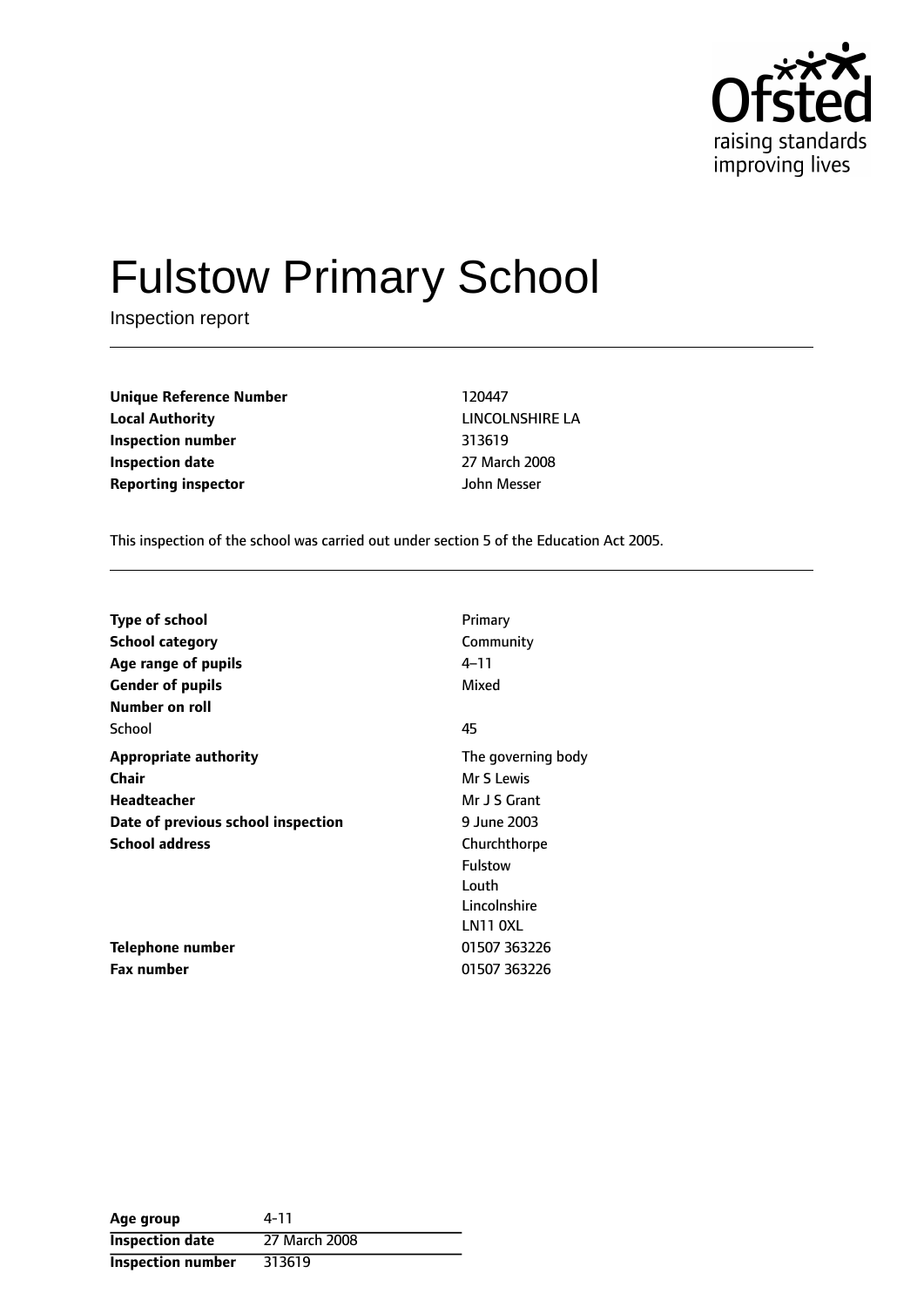.

© Crown copyright 2008

#### Website: www.ofsted.gov.uk

This document may be reproduced in whole or in part for non-commercial educational purposes, provided that the information quoted is reproduced without adaptation and the source and date of publication are stated.

Further copies of this report are obtainable from the school. Under the Education Act 2005, the school must provide a copy of this report free of charge to certain categories of people. A charge not exceeding the full cost of reproduction may be made for any other copies supplied.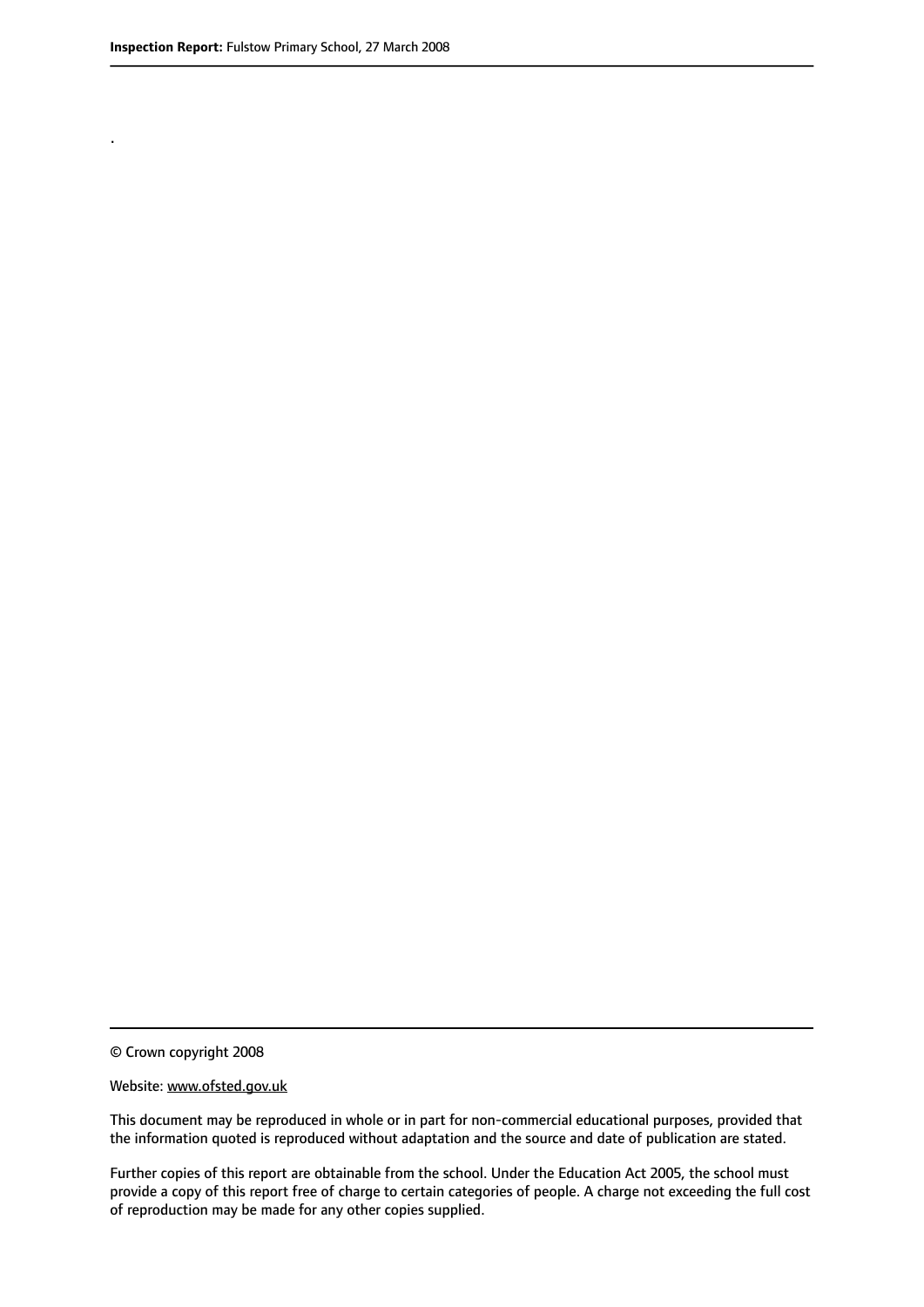# **Introduction**

The inspection was carried out by an Additional Inspector.

### **Description of the school**

This village primary school is much smaller than average. Nearly all pupils are from White British families. The proportion of pupils with learning difficulties and/or disabilities is below average. No pupils are eligible for free school meals. The attainment of most, but not all, pupils on entry to the school is average. In some year groups a large proportion of pupils enter or leave the school part way through this phase of their education. The school has received the Active Mark award.

#### **Key for inspection grades**

| Grade 1 | Outstanding  |
|---------|--------------|
| Grade 2 | Good         |
| Grade 3 | Satisfactory |
| Grade 4 | Inadequate   |
|         |              |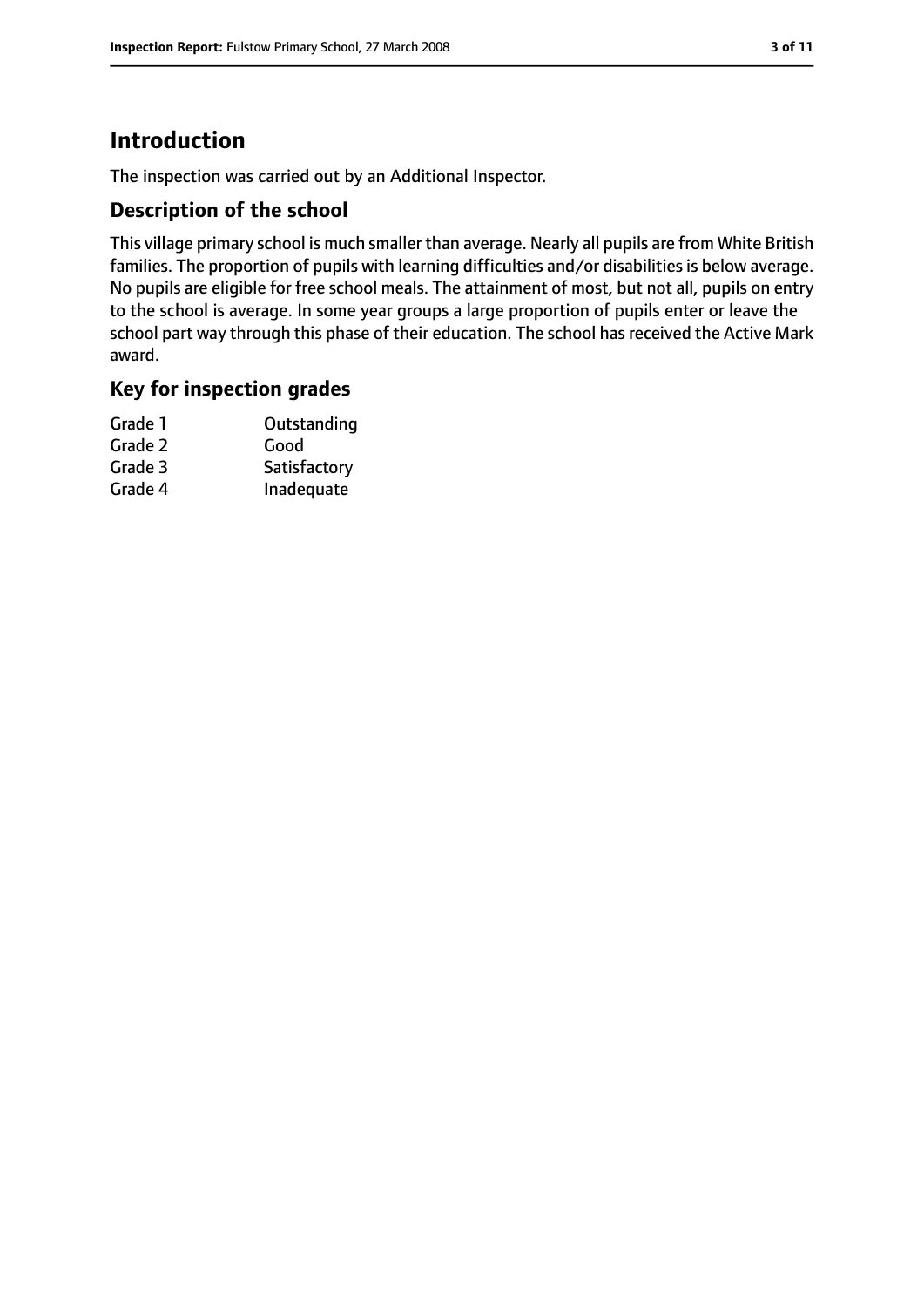# **Overall effectiveness of the school**

#### **Grade: 2**

This is a good school. Children enter the school with standards that are broadly average, and by Year 6 most attain standards that are above average. This represents good progress. Teaching is good, so pupils learn effectively and achieve well. Classes are small and this helps teachers and support staff to develop a detailed understanding of each individual's learning needs. However, teachers do not always insist that pupils present their work neatly. Lack of care over presentation diminishes the quality of work. One key factor that has accelerated progress is the good system that the new headteacher has introduced to set ambitious targets for pupils to aim for in literacy and numeracy. Pupils respond well to the challenges set and have a clear understanding of what they need to do to reach the next stages in their learning. Pupils who experience difficulties with learning, as well as the faster learners, are supported well and make good progress.

Pupils' personal development, including their good spiritual, moral, social and cultural development, is a particular strength of the school. They develop into confident learners. They are self-assured and display a maturity beyond their years. They willingly take on responsibilities such as play leaders, and older pupils are good at supporting the younger ones. They all enjoy school. One said, 'It's like one big happy family.' Pupils develop a wide range of key skills that provide them with a good foundation for transferring to the next phase of their education. The school maintains high levels of care. Safeguarding procedures are robust. Pupils understand what makes a balanced diet and appreciate the need for regular exercise. The morning and afternoon 'activate' sessions, led by the older pupils, gets everybody ready for learning. Pupils receive good guidance on how to stay safe and look after themselves. They support a number of charities such as the local air ambulance service, which helps them to recognise their responsibilities towards the wider community.

The leadership and management of the school are good. The headteacher leads the school well. He has fostered a strong sense of teamwork so that all staff share a commitment to improving provision and raising attainment. Most parents are pleased with the education provided for their children. One comment was typical, 'The enthusiasm of the staff is helping the school to go from strength to strength.' Some parents are concerned aboutshortcomingsin communication between home and school. The school is working hard to forge stronger links with parents. Informative newsletters are now produced and the school is becoming increasingly involved in community events.

Good links have been made with two other small village schools so that expertise can be shared. The governing body provides sound support. Governors are becoming increasingly involved in monitoring the school's performance. Resources are good and the learning environment is improving, especially for children in the Foundation Stage. Classrooms and corridors are bright and colourful. The grounds have been developed well as a learning resource. The curriculum is satisfactory but does not fully capture pupils' interests and promote work of consistently high quality. The school has begun to make the curriculum more stimulating and exciting by developing imaginative role play and by linking subjects to create a topic approach to learning. This is one of the main priorities for further development. The school's self-evaluation is largely accurate and used well to create a good school development plan. There has been good improvement since the last inspection. The school is poised to make further advances and has good capacity to improve further.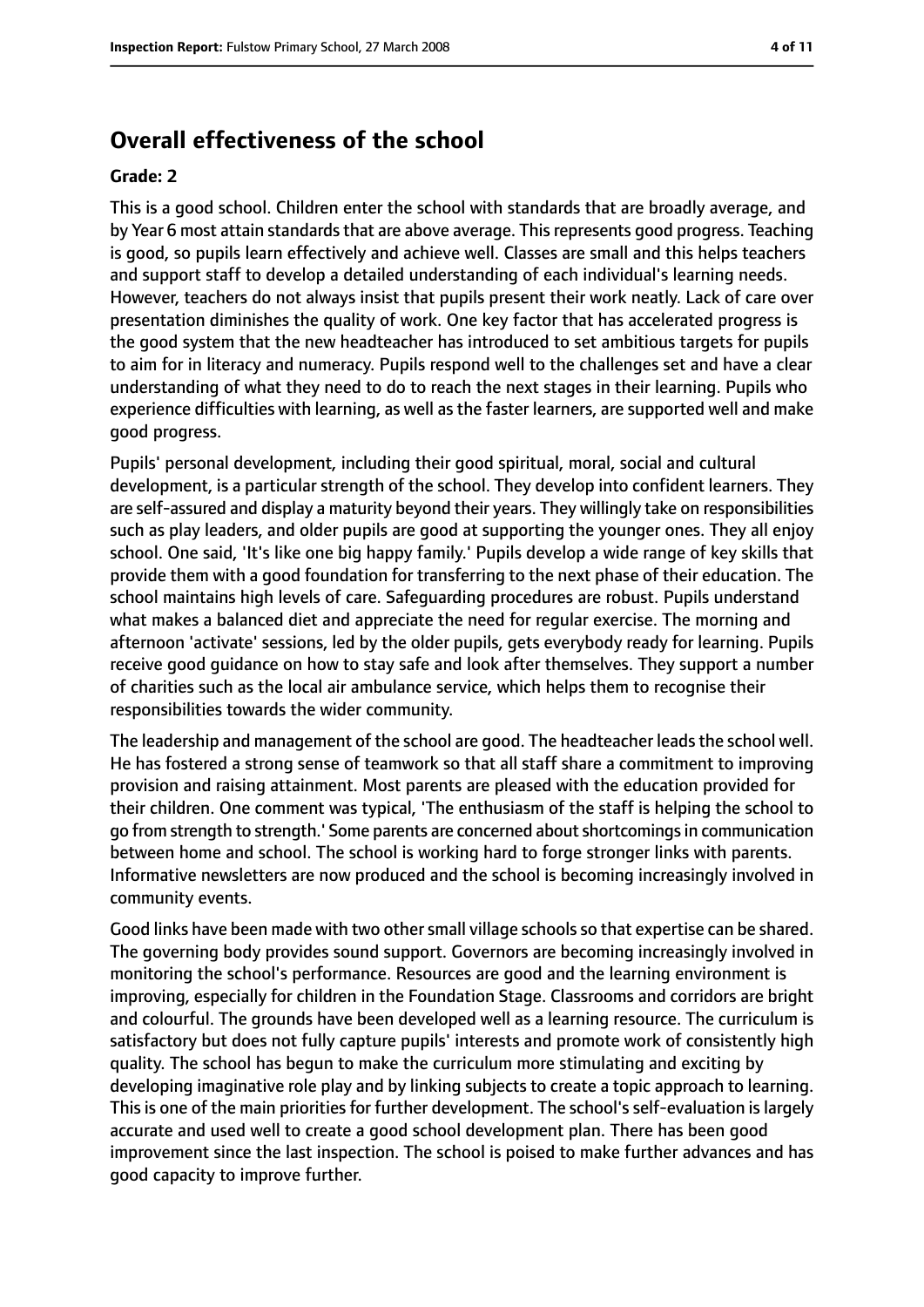# **Effectiveness of the Foundation Stage**

#### **Grade: 2**

Children are given a warm welcome when they start school and settle happily in Class 1. The four Reception-age children enjoy their learning. The Foundation Stage leader provides good leadership and clear direction. There is a strong emphasis on teaching children the relationship between letters and the sounds they make. This gives them the tools to develop early reading and writing skills. There is also an emphasis on teaching children about numbers, shapes and patterns so that their mathematical development is secure. They love listening to stories and are keen to learn to read for themselves. The outdoor learning environment is being developed and new, extra resources are already enhancing children's learning. The overall quality of provision is good so that children learn effectively and make good progress. The school's assessments show that most pupils attain standards that are slightly above national expectations.

### **What the school should do to improve further**

- Develop the curriculum to include more opportunities for imaginative role play and exciting topics that match pupils' interests.
- Teach pupils how to present their work neatly.

# **Achievement and standards**

#### **Grade: 2**

Pupils, including those who find learning difficult and those who learn quickly, achieve well. This is largely because teachers prepare lessons carefully and set challenging tasks that are well matched to each individual's particular learning needs. Pupils make good progress between Years 1 and 6. By Year 2, standards are above average in reading, writing and mathematics. By Year 6, they are above average in English, mathematics and science. The number of pupils in each year group is very small, so comparative statistical data must be treated with great caution. However, the school's results in national tests in Year 6 are usually above average. They declined to below average in 2007 because, although most of the group made good progress, the starting points of several were lower than usual. The school's assessment data indicate that results are likely to improve significantly this year and will be much higher than last. Pupils are developing a good range of skills in information and communication technology (ICT) and most learn to swim well.

# **Personal development and well-being**

#### **Grade: 2**

This is a strength of the school. The school's very small size and the caring staff help pupils to feel secure. They are confident and become self-assured learners. Pupils are keen to learn and eager to please. Attendance is good. The warm and friendly relationships, coupled with the business-like approaches to learning, help to foster high levels of maturity and responsibility. Behaviour is nearly always good and pupils confirm that, 'There is definitely no bullying at all.' They have a keen sense of fairness and know what is right. They are particularly keen to support the 'Life Straws' initiative which helps people in developing countries, such as The Gambia where the school has links, to drink purified water. Pupils are polite and sensitive to the needs of others.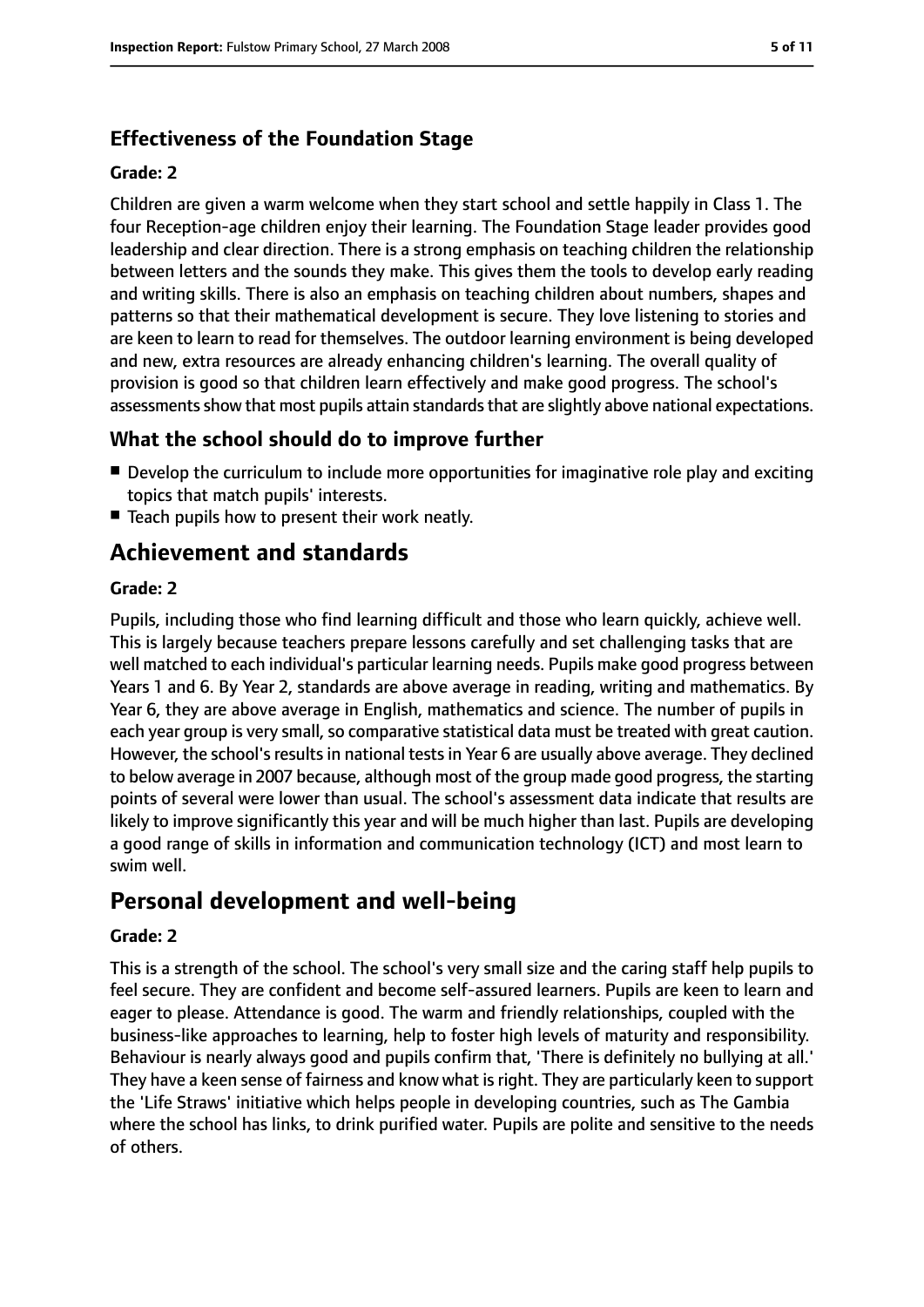# **Quality of provision**

# **Teaching and learning**

#### **Grade: 2**

The ratio of adults per pupil is high and so each receives good support. Pupils are well motivated. One boy expressed this clearly, 'They come up with interesting ways of teaching, like literacy based on Harry Potter and maths based on Star Wars.' Teachers assess pupils' achievement thoroughly and keep careful records of progress. These are used well to provide all groups with appropriate challenges that lead them on to the next stages in their learning. The faster learners are given their heads and learn rapidly whilst the slower learners receive appropriate support to help them achieve success. Pupils are not always shown how to present their work, including the films they make, with enough attention to detail to enhance the quality.

#### **Curriculum and other activities**

#### **Grade: 3**

The curriculum is satisfactory. Sport, drama, music, art and design feature well. The school compensates for the lack of a school hall by using facilities in other local schools. The school has made a good start on planning a curriculum that links subjects together to form interesting topics. It has embarked on enlivening lessons by placing more emphasis on drama and film-making. However, a lack of direction and attention to detail diminishes the quality of the work produced. There is a good range of visits to places of interest to extend learning opportunities. Regular visits to the village hall to eat lunch with senior citizens promote pupils' social development well.

#### **Care, guidance and support**

#### **Grade: 2**

Care and support are strong features of the school and underpin learning well. Pupils do not always receive enough guidance about how to present their work neatly. Good emphasis is placed on ensuring the safety of pupils. Child protection procedures are in place and are understood by staff. Pupils say they feel secure in the school. They receive clear guidance about how to stay safe and lead healthy lifestyles. They say that they understand what they have to do to reach the next steps in their learning. They feel well supported by all school staff and would have no hesitation about sharing problems or concerns with their teachers. Parents are very pleased with these high levels of care.

# **Leadership and management**

#### **Grade: 2**

The new headteacher gives clear direction and leadership. Staff willingly participate in new developments to improve teaching in order to make learning even more effective. One key factor that is helping to raise standards is the introduction of clear targets for the amount of progress that each pupil is expected to make. Pupils' work is frequently assessed to check on whether as much progress as possible is being made. Clear charts are created to plot progress and identify any pupils who are not doing as well as expected. Extra support is then provided where appropriate. Although this system is new, it is already proving effective. The governing body gives sound support but has not monitored provision systematically or fully explored what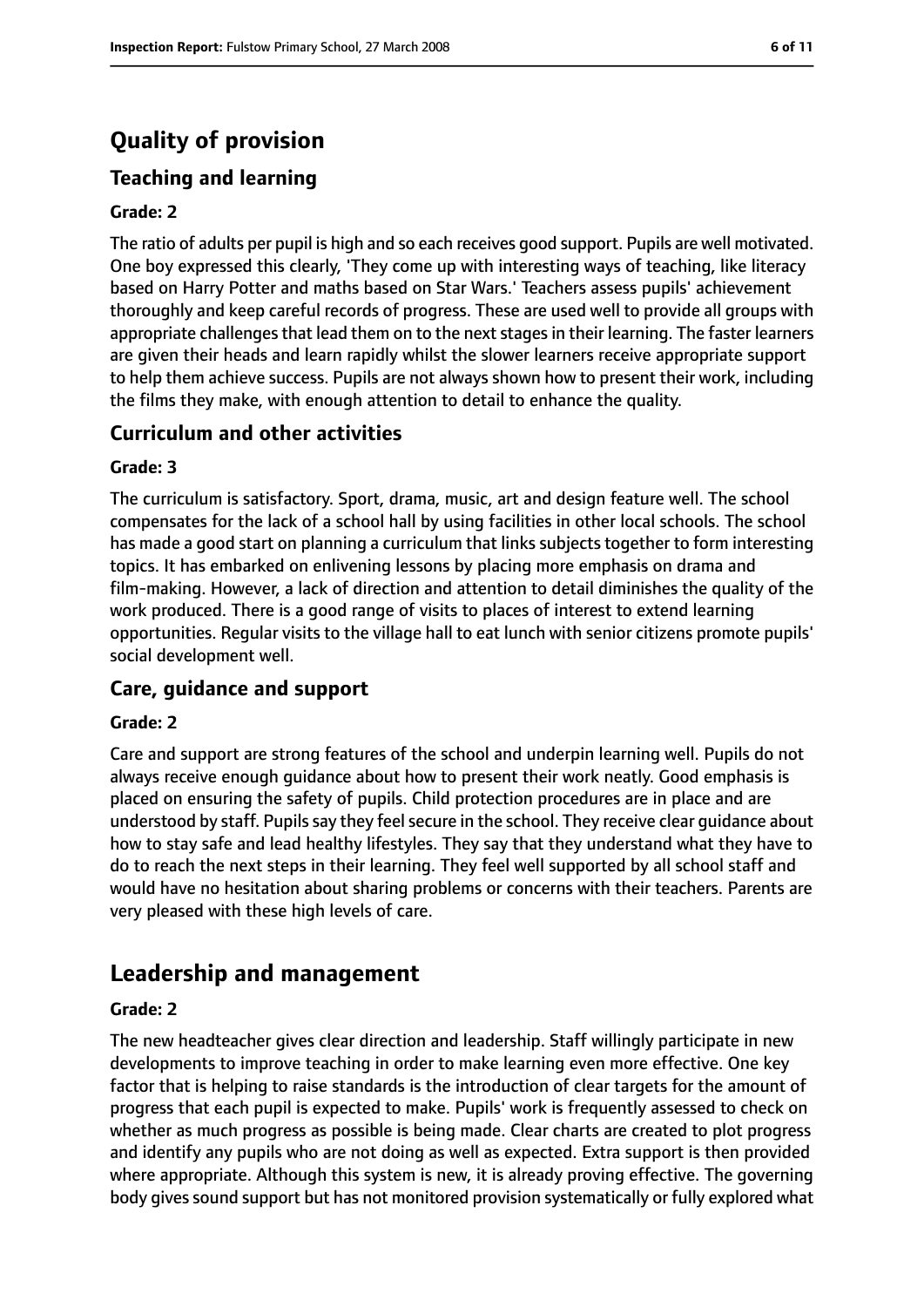needs doing to raise standards further. Finances are managed prudently. The school is an orderly community and good management ensures that it runs smoothly on a day to day basis.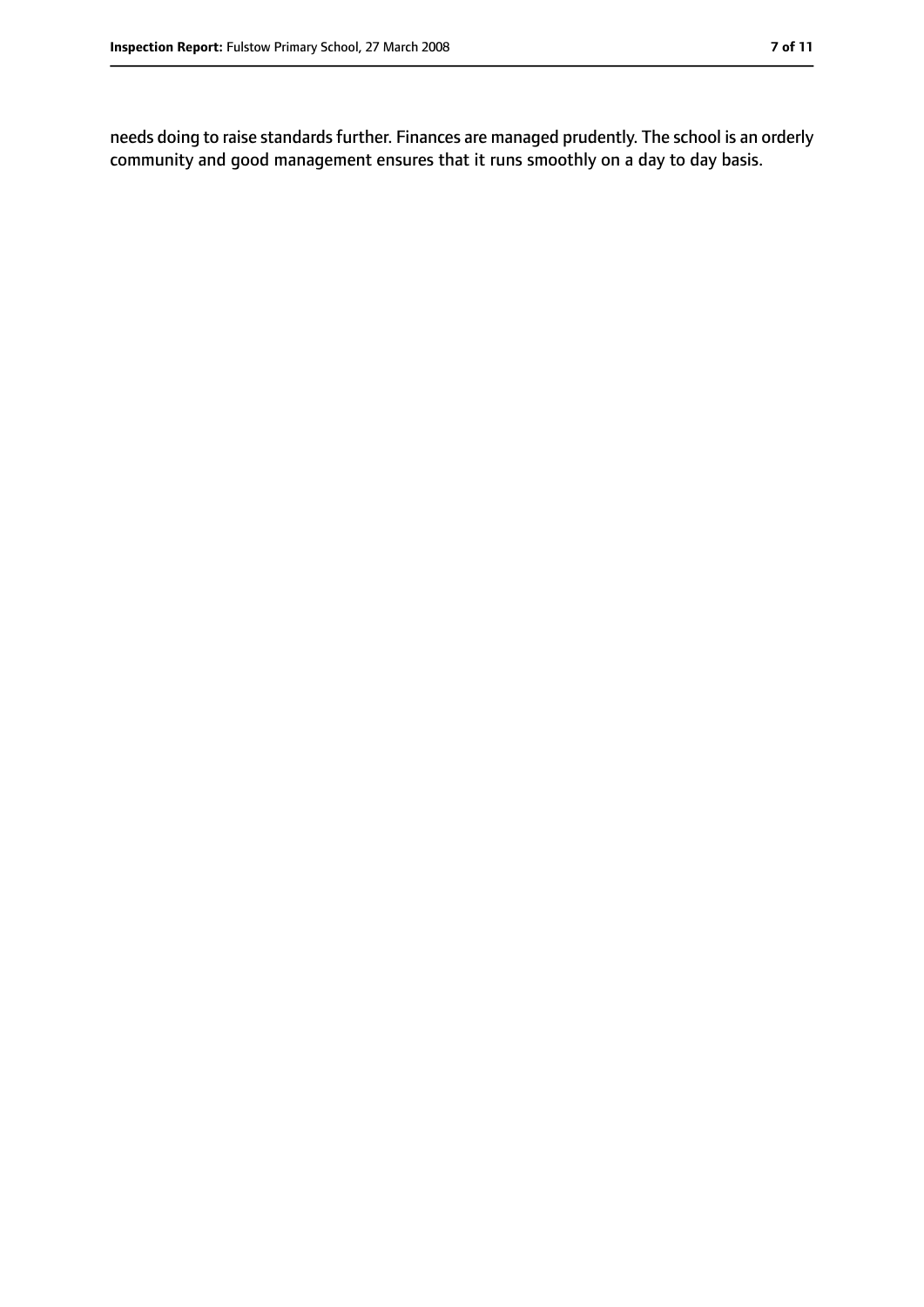**Any complaints about the inspection or the report should be made following the procedures set out in the guidance 'Complaints about school inspection', which is available from Ofsted's website: www.ofsted.gov.uk.**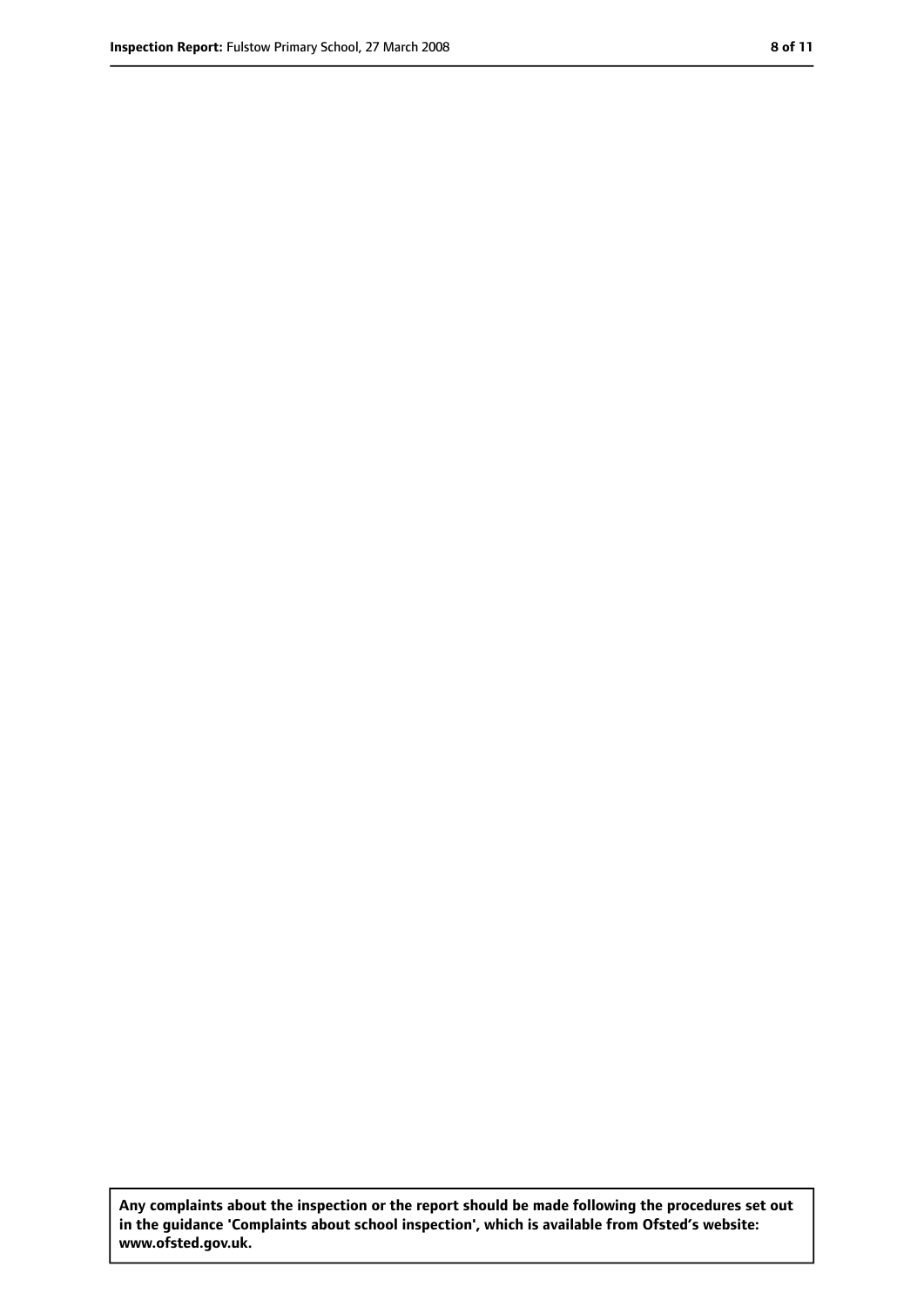#### **Annex A**

# **Inspection judgements**

| $^{\backprime}$ Key to judgements: grade 1 is outstanding, grade 2 good, grade 3 satisfactory, and | <b>School</b>  |
|----------------------------------------------------------------------------------------------------|----------------|
| arade 4 inadequate                                                                                 | <b>Overall</b> |

# **Overall effectiveness**

| How effective, efficient and inclusive is the provision of education, integrated<br>care and any extended services in meeting the needs of learners? |     |
|------------------------------------------------------------------------------------------------------------------------------------------------------|-----|
| Effective steps have been taken to promote improvement since the last<br>inspection                                                                  | Yes |
| How well does the school work in partnership with others to promote learners'<br>well-being?                                                         |     |
| The effectiveness of the Foundation Stage                                                                                                            |     |
| The capacity to make any necessary improvements                                                                                                      |     |

### **Achievement and standards**

| How well do learners achieve?                                                                               |  |
|-------------------------------------------------------------------------------------------------------------|--|
| The standards <sup>1</sup> reached by learners                                                              |  |
| How well learners make progress, taking account of any significant variations between<br>groups of learners |  |
| How well learners with learning difficulties and disabilities make progress                                 |  |

# **Personal development and well-being**

| How good is the overall personal development and well-being of the<br>learners?                                  |  |
|------------------------------------------------------------------------------------------------------------------|--|
| The extent of learners' spiritual, moral, social and cultural development                                        |  |
| The extent to which learners adopt healthy lifestyles                                                            |  |
| The extent to which learners adopt safe practices                                                                |  |
| How well learners enjoy their education                                                                          |  |
| The attendance of learners                                                                                       |  |
| The behaviour of learners                                                                                        |  |
| The extent to which learners make a positive contribution to the community                                       |  |
| How well learners develop workplace and other skills that will contribute to<br>their future economic well-being |  |

# **The quality of provision**

| How effective are teaching and learning in meeting the full range of the<br>learners' needs?          |  |
|-------------------------------------------------------------------------------------------------------|--|
| How well do the curriculum and other activities meet the range of needs<br>and interests of learners? |  |
| How well are learners cared for, guided and supported?                                                |  |

 $^1$  Grade 1 - Exceptionally and consistently high; Grade 2 - Generally above average with none significantly below average; Grade 3 - Broadly average to below average; Grade 4 - Exceptionally low.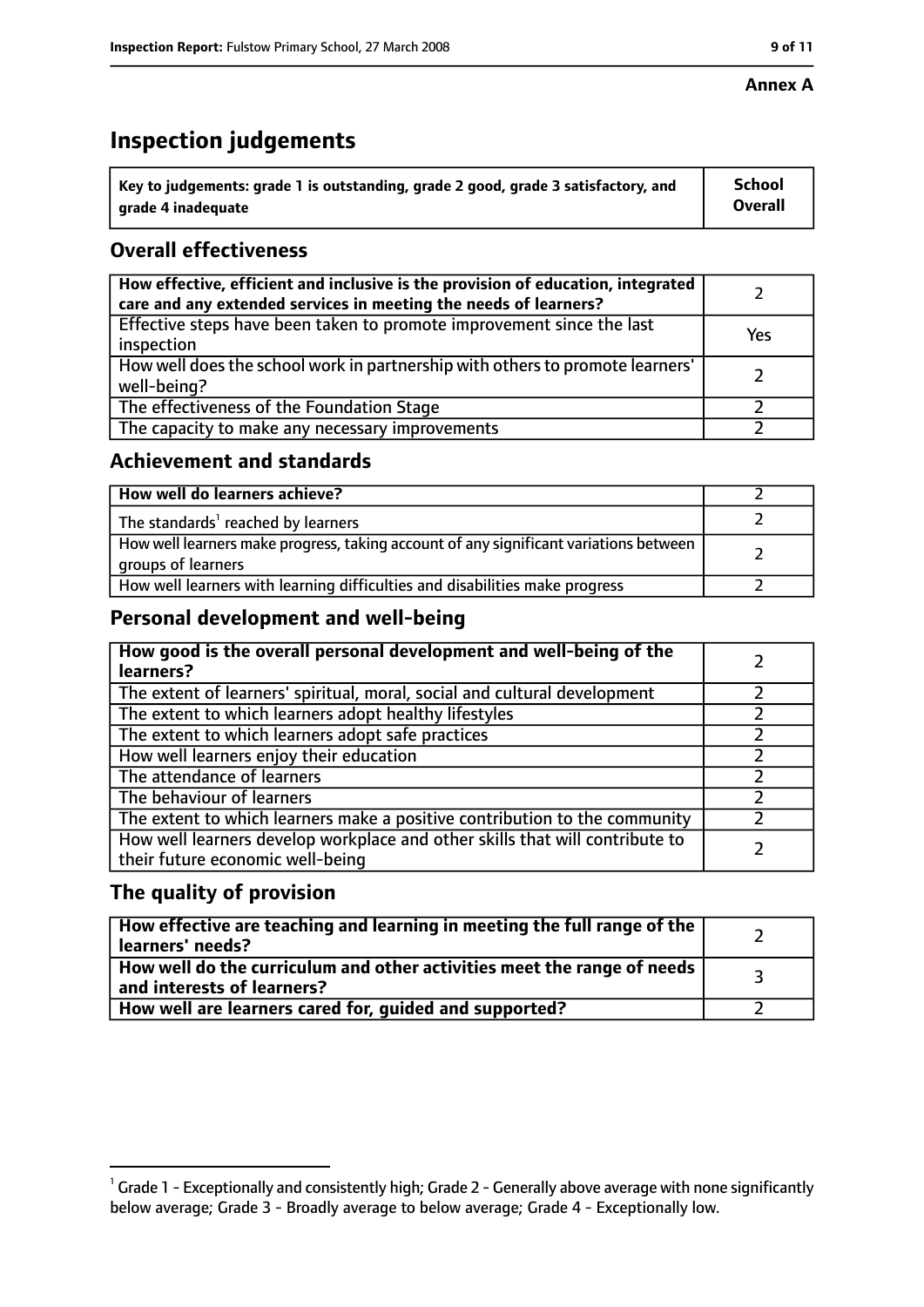# **Annex A**

# **Leadership and management**

| How effective are leadership and management in raising achievement                                                                              |           |
|-------------------------------------------------------------------------------------------------------------------------------------------------|-----------|
| and supporting all learners?                                                                                                                    |           |
| How effectively leaders and managers at all levels set clear direction leading<br>to improvement and promote high quality of care and education |           |
|                                                                                                                                                 |           |
| How effectively leaders and managers use challenging targets to raise standards                                                                 |           |
| The effectiveness of the school's self-evaluation                                                                                               |           |
| How well equality of opportunity is promoted and discrimination tackled so                                                                      |           |
| that all learners achieve as well as they can                                                                                                   |           |
| How effectively and efficiently resources, including staff, are deployed to                                                                     | 7         |
| achieve value for money                                                                                                                         |           |
| The extent to which governors and other supervisory boards discharge their                                                                      | 3         |
| responsibilities                                                                                                                                |           |
| Do procedures for safequarding learners meet current government                                                                                 | Yes       |
| requirements?                                                                                                                                   |           |
| Does this school require special measures?                                                                                                      | <b>No</b> |
| Does this school require a notice to improve?                                                                                                   | No        |